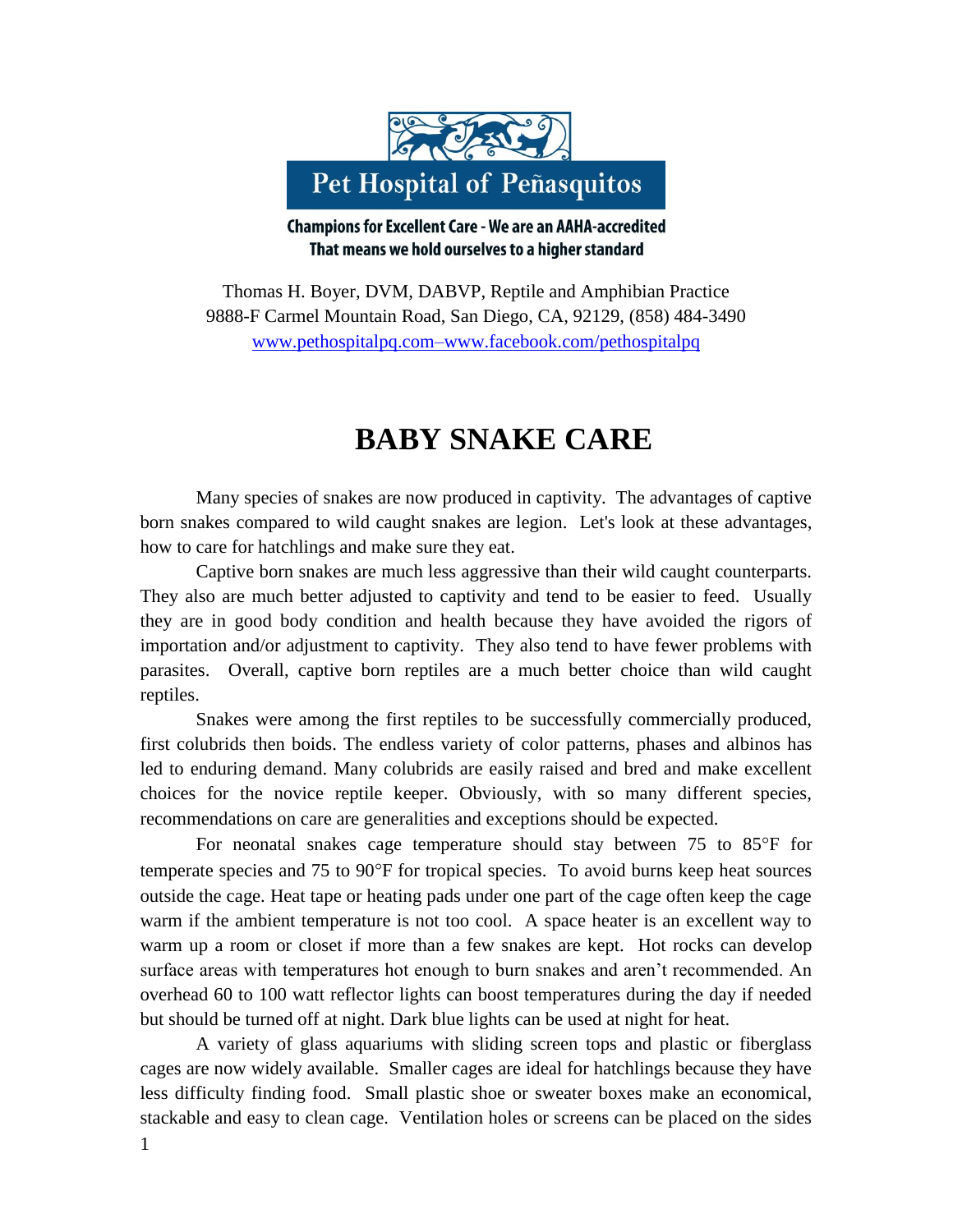to keep the cage from getting too humid. Shoe and sweater boxes are useful for large numbers of snakes, especially in sliding rack systems. For smaller collections, however they are aesthetically uninspiring because one can't appreciate the animal in the cage without opening it.

Line the bottom of the cage with newspaper, aspen or pine shavings or gravel and sand. Newspaper is easy to notice when soiled or wet, cheap, easy to clean and provides refuge for inquisitive hatchlings. Pine shavings or sand can get caught in the mouth of hatchlings. Change to another substrate if this becomes a problem. Clean the cage once or twice a week or whenever it is dirty.

A clean water bowl should be present at all times. A small hide box is also a necessity. Commercial plastic hide boxes are easy to clean. Inverted clay saucers with a hole chipped in one side can also be used for hide boxes. If possible, provide branches, bark, rocks or other cage furniture.

The most common problem of hatchlings is refusing to eat. Be aware that many young snakes have enough yoke stored to last them several weeks. Resist the temptation to force feed them during the first several weeks until all efforts to get them to feed on their own have been exhausted. Don't handle hatchlings refusing to eat and make sure they are set up as discussed.

Several tricks work well in getting neonates to feed. The most successful is called "braining." A baby mouse (pinky) is killed and it is skull softened so that a small amount of brain can be extruded onto the pinkies snout or forced out through the nostrils. The "brained" pink is then slowly offered to the baby snake. Once the snake starts tongue flicking and picks up the brain scent, it seems to reflexly eat the pinky. It sounds horrible but works on many different species. Even individuals that have steadfastly refused pinkies will immediately eat the first "brained" pinky offered to them.

If "braining" fails other options, exist. More aggressive species can sometimes be induced to strike and coil around a baby mouse. If one then slowly leaves, the room so as not to disturb the snake they will often eats if undisturbed for several hours. Sometimes this works after 2 or 3 attempts. A "brained" pinky sometimes will be eaten in this manner. For very small snakes, be sure to use one to two day old pinkies. For small arboreal species that aggressively strike then drop pinkies, try very small pinkies cut in half.

Lizard eating species such as some milk snakes and king snakes will often take pinkies scented with lizards. To do this, kill a pinky and wash it in warm dilute dishwashing liquid and dry it off. Then take some skin or limbs from a dead lizard, grind up some lizard until mushy and rub this on all over the washed pinky (particularly the head). One can also gently rub a live lizard over a pink and allow it defecate on the pinky. Leave the scented pinky with the snake overnight. If the snake doesn't go for a scented pinky but will eat, lizards try tying a pinky to the lizard. On subsequent feedings, offer less and less lizard until only a little lizard is needed to stimulate feeding. Use just enough cotton thread to attach the two and trim any loose ends.